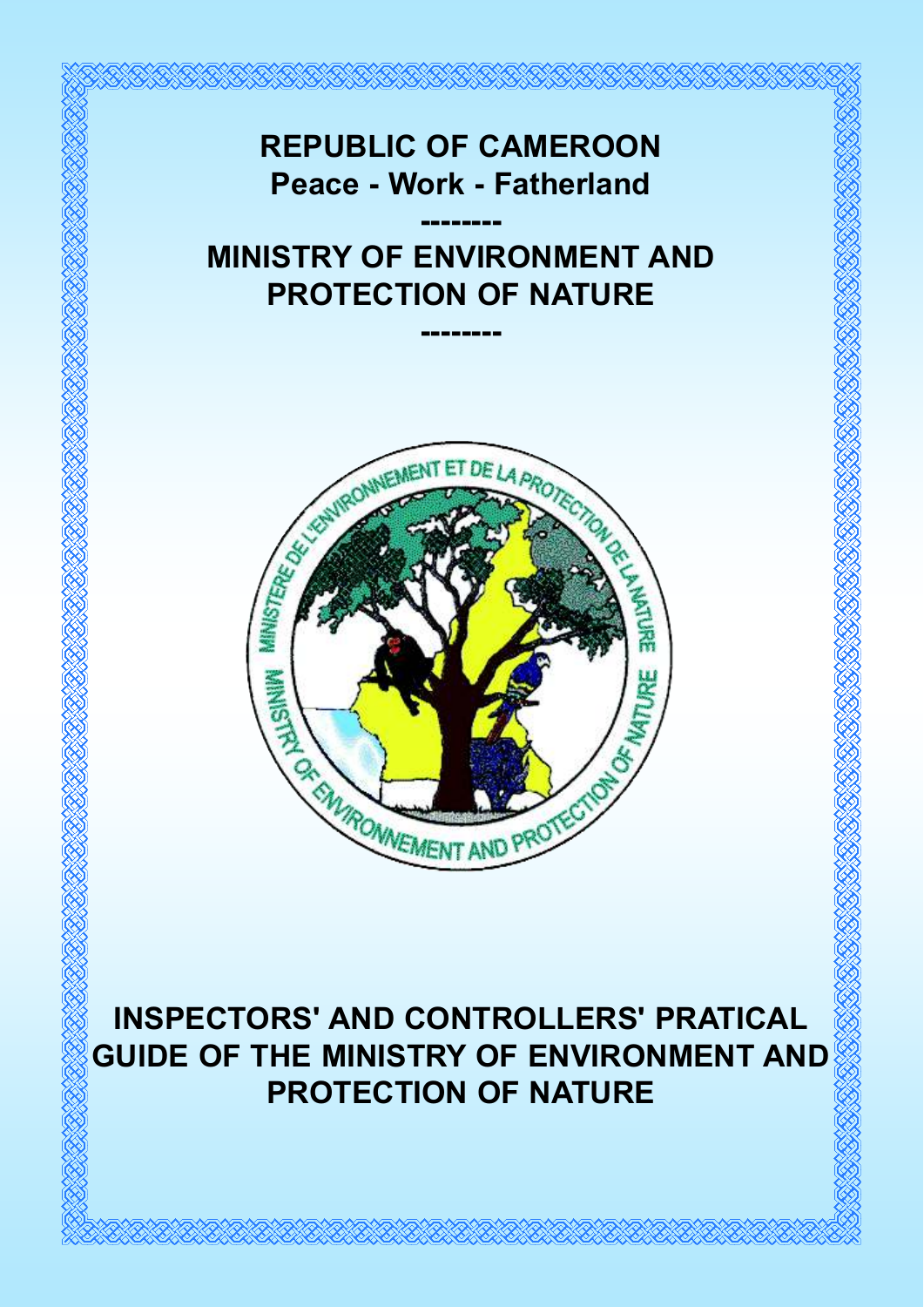# SUMMARY

Introduction 3

A – DEFINITION OF TERMS 3

B – INSPECTION PROCEDURE

C – CHECKING PROCEDURE 6

D – SOME COMMONLY INSPECTED PLANTS AND THE NATURE OF RELATED DISCHARGES 8

E – PRACTICAL DETAILS FOR CARRYING OUT INSPECTIONS AND CONTROLS 14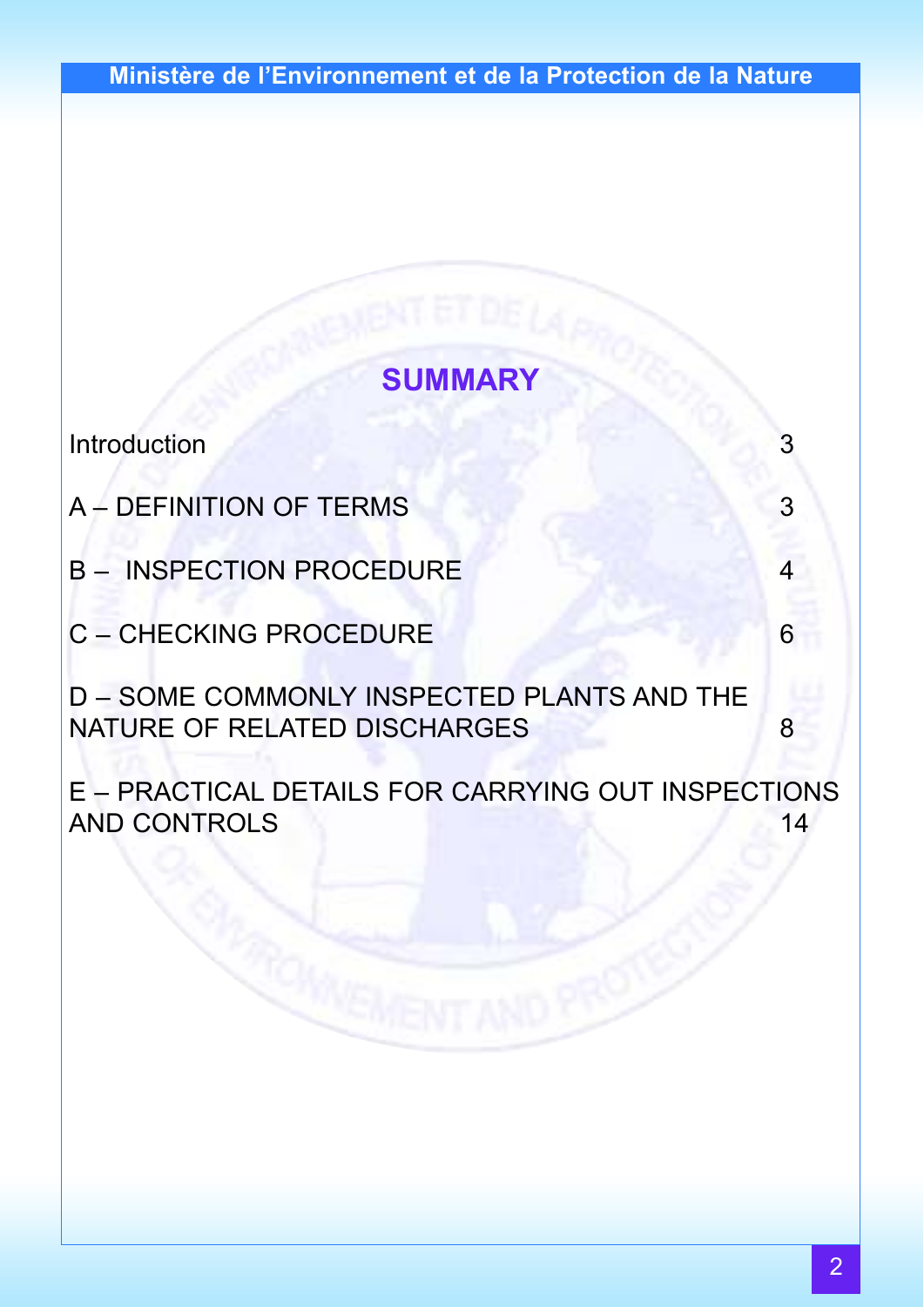#### INTRODUCTION

This document is a set of reference points or criteria which the MINEP inspector or controller must follow during inspection or control.

It is structured around the following points:

- Definition of terms;
- nspection and control procedures:
- Some examples of plants/facilities and related checking parameters;

# A - DEFINITION OF TERMS

Environment: all natural and artificial elements and factors which are conducive to the existence of human, animal and plant life;

Waste: any residue from a production, processing or utilization process, or any goods abandoned or intended to be abandoned.

Effluent: any processed or unprocessed liquid or gaseous evacuation of domestic, agricultural or industrial origin, discharged directly or indirectly into the environment

Pollution: any contamination or direct or indirect modification of the environment provoked by discharges exceeding the threshold set by standards.

Nuisances: all the technical or social factors which jeopardize the environment and make life unhealthy or difficult.

Standards: level of set or allowed values favourable to sustainable development

Development: anthropogenic activity geared towards the promotion of economic, cultural and social action.

Sustainable development: mode of development which aims at meeting the development needs of present generations without jeopardizing the capacities of future generations to meet theirs.

Plant or facility: any fixed or mobile device or unit likely to be environmentally harmful, irrespective of their owner or use.

Biodiversity: diversity of living species and their genetic characteristics Ecology: Science that studies the relationship between living things and their surroundings or environment (cf law n°96/12 of August 5, 1996) the study of relationships existing between the various living things or organisms and their surroundings.

Ecosystem: Fundamental unit formed by the association of a community of plants, animals and micro-organisms (living species) and their living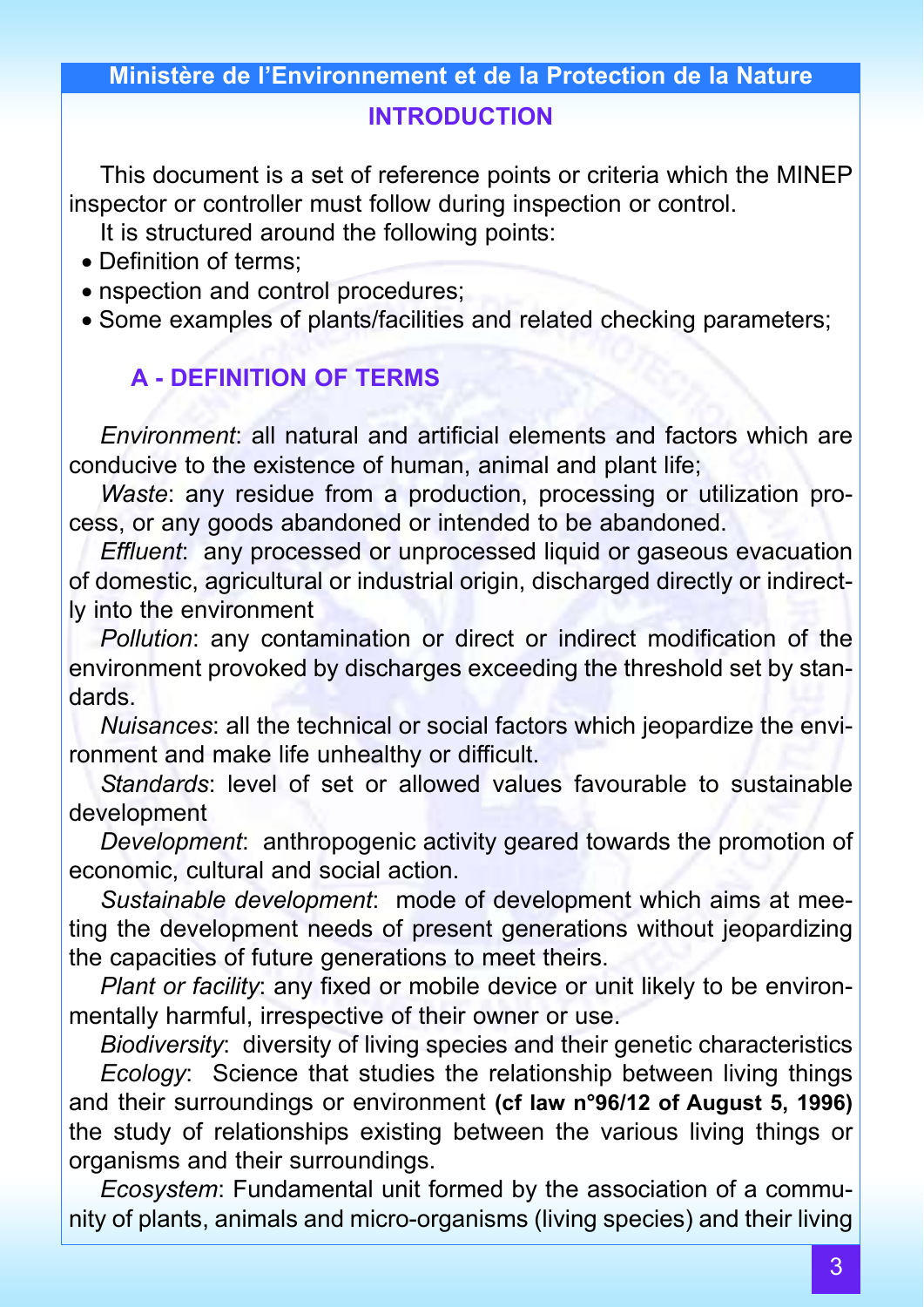environment combined in a dynamic complex (cf law n°96/12 of August 5, 1996) the dynamic complex comprising the community of plants, animals, micro-organisms and their living environment which, through their interaction, make up a functional unit.

Inspection: operation carried out in a plant by the environmental inspector aiming at determining the impact of operations on the receptor environment and biodiversity.

Control: operation to check compliance with the implementation of recommendations resulting from environmental inspections or the checking of conformity with respect to pre-established standards.

#### B - INSPECTION PROCEDURE

⇒ FUNDAMENTAL QUESTIONS

Once at a given plant:

#### 1 - Where to do the checking ?

Checking is done at the following points:

- points of solid waste disposal, liquid effluents outlets and gas emissions;
- the waste processing or treatment device if there is any;
- the waste storage site;
- the noise-generation sites.

#### 2 - What it is to be checked ?

The elements to be checked are as follows:

- environmental parameters and their conformity with regulation;
- implementation of previous recommendations.

#### 3 - How to check ?

Checking can be done in the following way:

- visual observation
- consultation of documents of the company (results of analyses and possibly standards etc.)
- sampling (for later analysis and interpretation of the results) if possible
- in situ checking (kits, measuring device etc.)

#### 4 - With whom to check ?

The working team is made up as follows: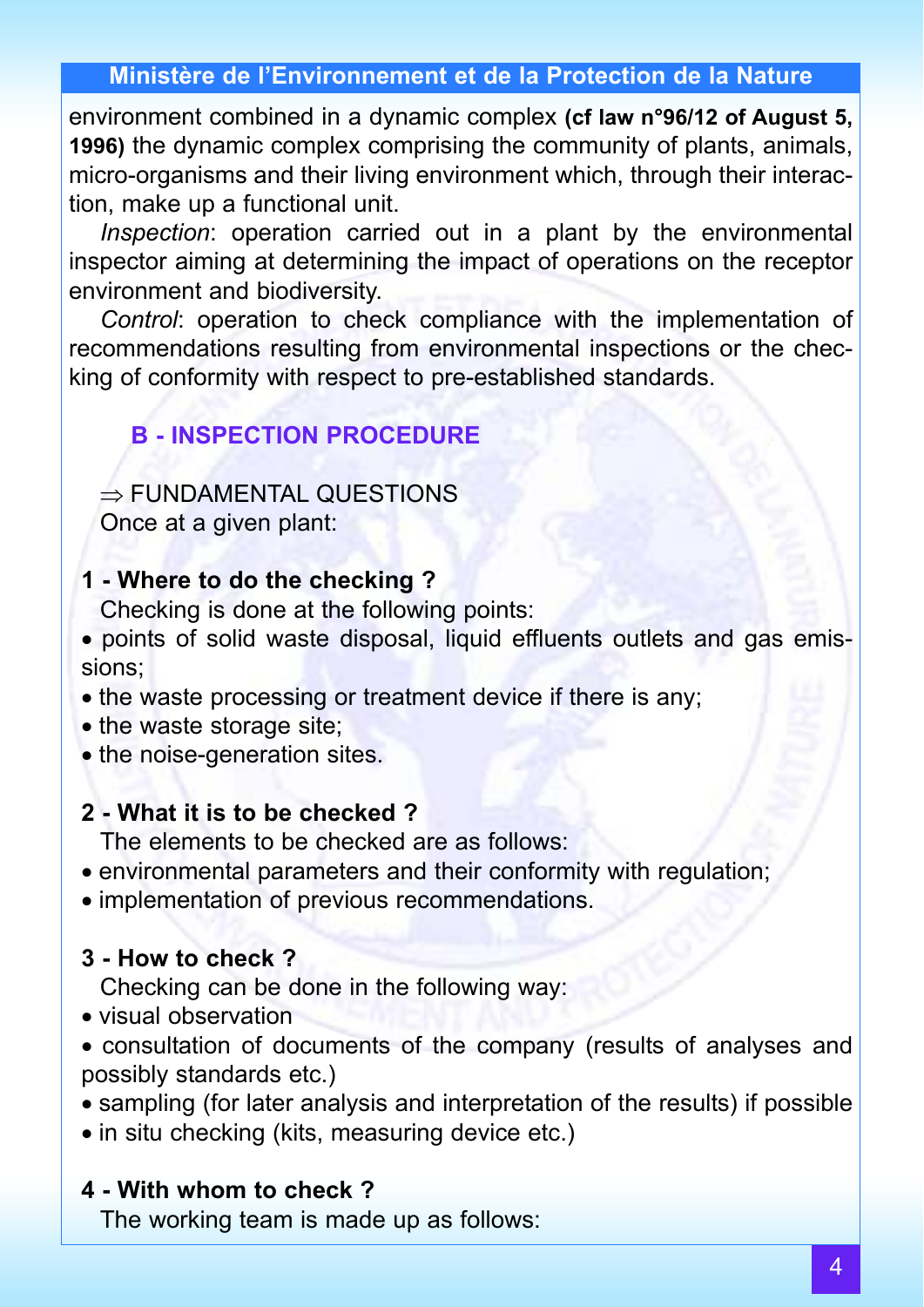• a team made up of an inspector, team leader and two assistants sworn in (inspectors or controllers on oath)

⇒ PRINCIPAL STAGES OF INSPECTION

| <b>Stages</b>                                             | <b>Actions to be carried out</b>                                                                                                                             |
|-----------------------------------------------------------|--------------------------------------------------------------------------------------------------------------------------------------------------------------|
|                                                           | Establishment of mission order                                                                                                                               |
| Preparation                                               | Examination of documents relating to previous<br>inspections and the EMP if there is one; otherwi-<br>se, the inspection must nevertheless be conduc-<br>ted |
| (Place: office)                                           | Putting together the required equipment (inspec-<br>tion kits, shooting apparatus or camera, GPS,<br>inspector's card, individual equipment etc.)            |
|                                                           | Informing the officials in charge of the plant in the<br>event of a routine inspection                                                                       |
|                                                           | Meeting with the officials in charge and presenting<br>the mission                                                                                           |
|                                                           | Working session (explaining the purpose of the<br>inspection)                                                                                                |
| Conduct of<br>inspection<br>(At the site<br>of the plant) | Guided tour of the plant (checking of incoming raw<br>materials, their processing and their outflow in<br>order to note any abnormality at each stage)       |
|                                                           | Sampling if necessary (kits)                                                                                                                                 |
|                                                           | Visual appraisal of the impact of the activity or dis-<br>charge on the receptor environment (air, soil,<br>water and human settlements) or on biodiversity  |
|                                                           | Questioning for further information (have the ana-                                                                                                           |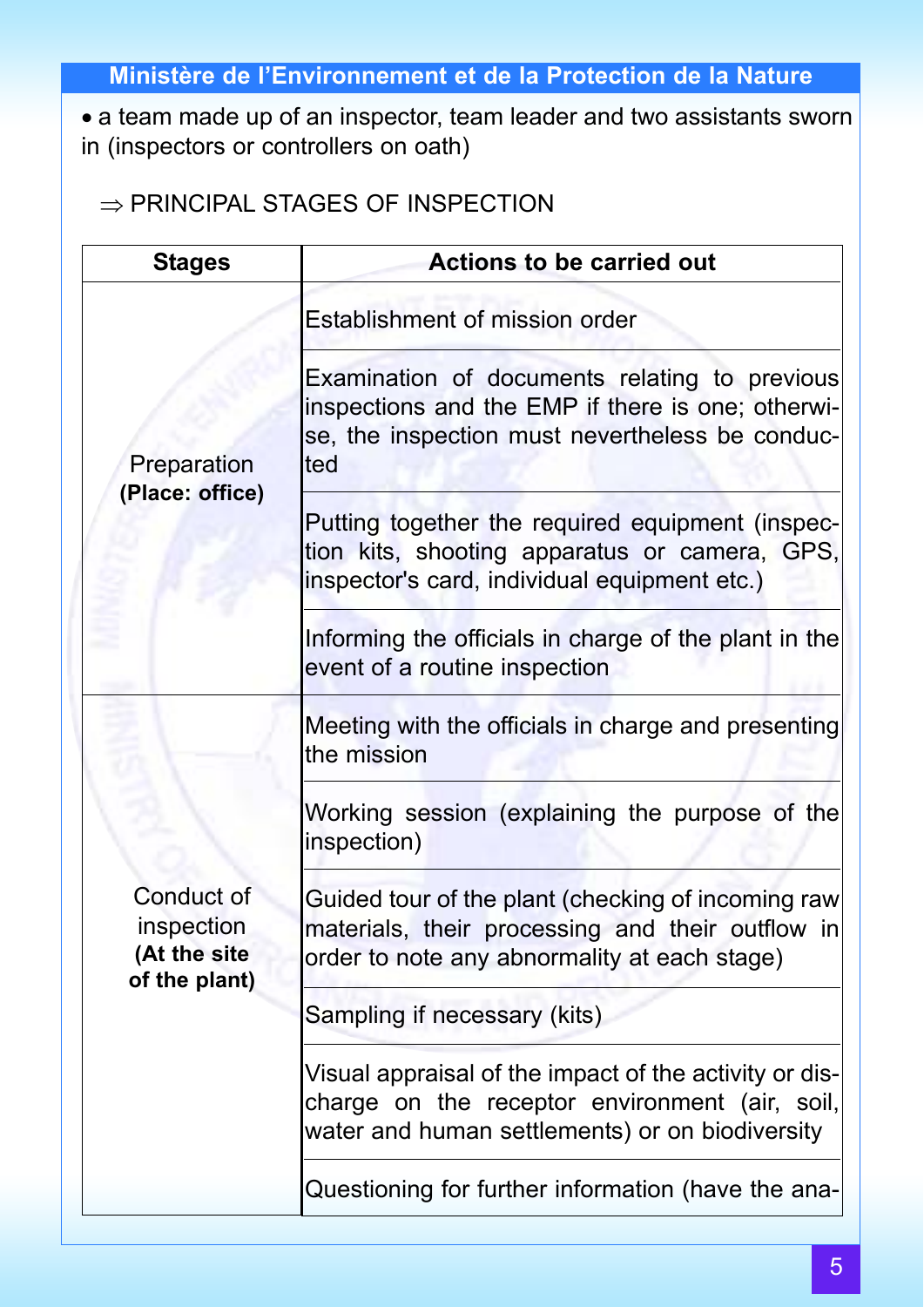lyses been made? point of sampling? frequency of sampling? Results of analysis?)

Restitution of the preliminary results of the inspection to the officials in charge of the plant

Drafting and signing of the report or statement of inspection by the parties concerned (Inspectors and officials in charge of the enterprise) alongside recommendations

#### NB.

1 - The restitution makes it possible for inspectors to get a precise idea of the situation in order to write the inspection report or statement with maximum objectivity, avoiding de facto any possible dispute.

2 - Persons carrying out the inspection must be sworn in

#### C - CHECKING PROCEDURE

#### ⇒ FUNDAMENTAL QUESTIONS

#### 1 - Where to carry out checking ?

Checking is carried out at the following points

- points of solid waste disposal, liquid effluents outlets and gas emissions;
- waste processing device if there is;
- waste storage site;
- noise-generation sites.

#### 2 - What is to be checked ?

The elements to be checked are as follows:

- The implementation of previous recommendations.
- Conformity with respect to pre-established standards

#### 3 - How to check ?

Checking can be done in the following way:

- visual observation;
- emanation of odours: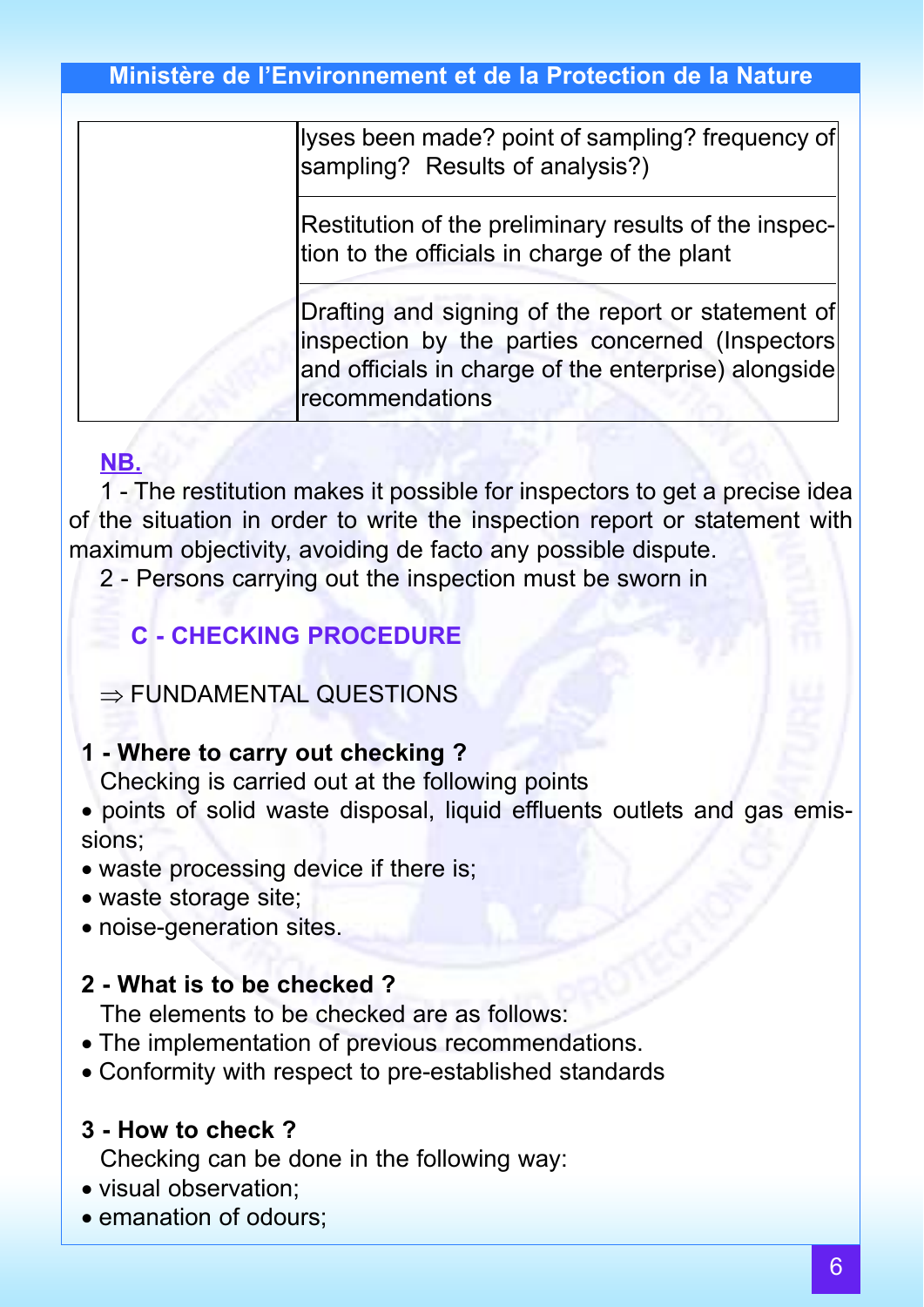- consultation of documents of the company (results of analyses and possibly standards etc.)
- sampling (for later analysis and interpretation of the results);
- in situ checking (kits, measuring device etc.)

#### 4 - With whom to check ?

The working team is made up in as follows:

• a team made up of at least two sworn in controllers

### ⇒ PRINCIPAL STAGES OF CONTROL

| <b>Phases</b>      | <b>Actions to be carried out</b>                                                                                                                                                     |
|--------------------|--------------------------------------------------------------------------------------------------------------------------------------------------------------------------------------|
|                    | Establishment of mission order                                                                                                                                                       |
|                    | Examination of documents relating to previous<br>inspections and establishing a "check list" of resul-<br>ting recommendations                                                       |
| Preparation        | Gathering of equipment necessary (inspection<br>kits, shooting apparatus or camera, GPS, inspec-<br>tor's card, individual equipment etc.)                                           |
|                    | Information of parties concerned in the case of<br>routine control                                                                                                                   |
|                    | Meeting with the officials in charge and presenting<br>the mission (purpose, work to be carried out)                                                                                 |
|                    | Guided tour of the plant                                                                                                                                                             |
|                    | Sampling if need be (kits)                                                                                                                                                           |
| Conduct of control | visual, sound, olfactory checking, of the impact of<br>the activity or the discharge in the receptor envi-<br>ronment (air, soil, water and human settlements)<br>or on biodiversity |
|                    |                                                                                                                                                                                      |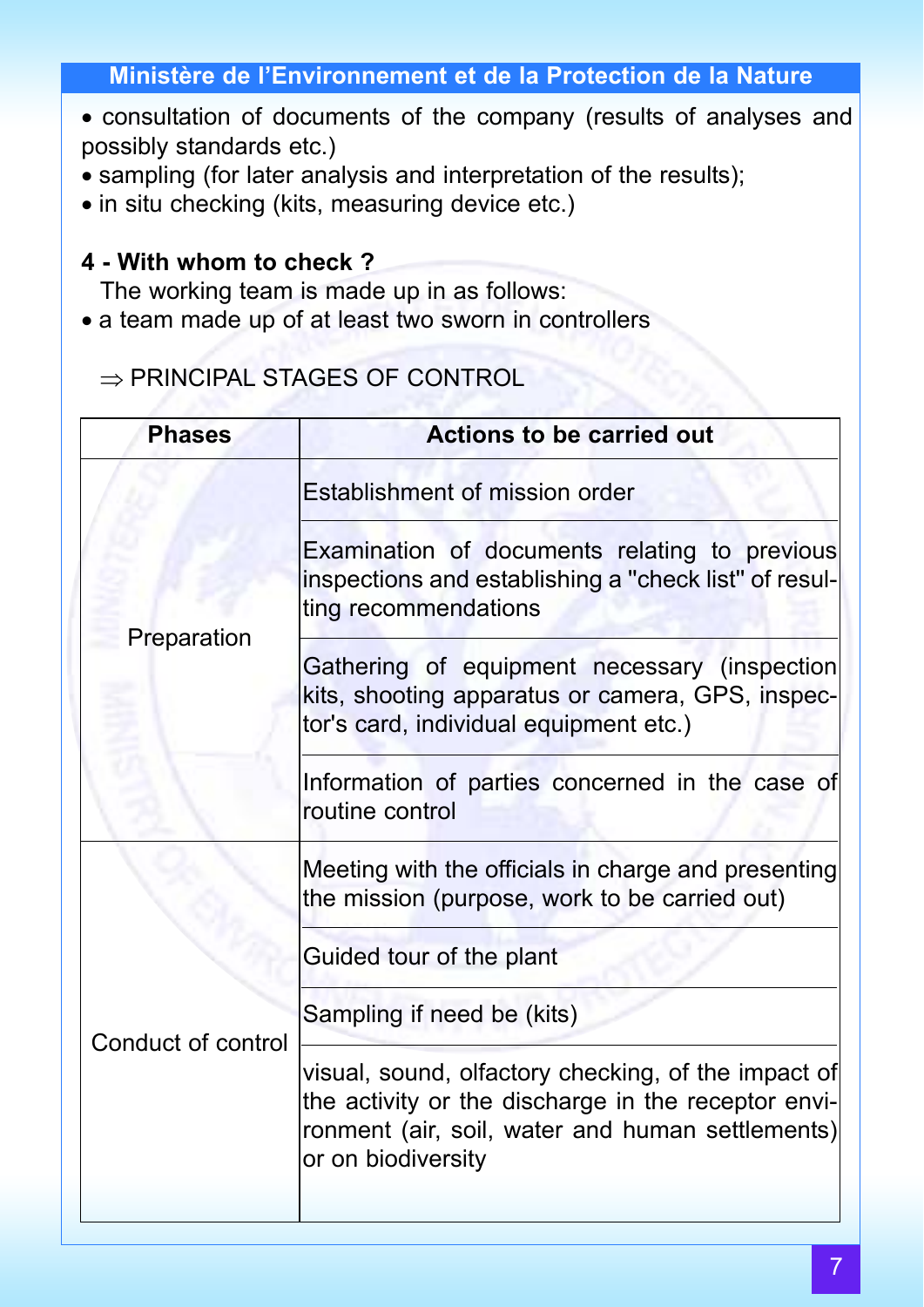Restitution of preliminary results of the inspection to the officials in charge of the plant

Drafting of the control mission report



D - SOME COMMONLY INSPECTED PLANTS AND THE NATURE OF RELATED DISCHARGES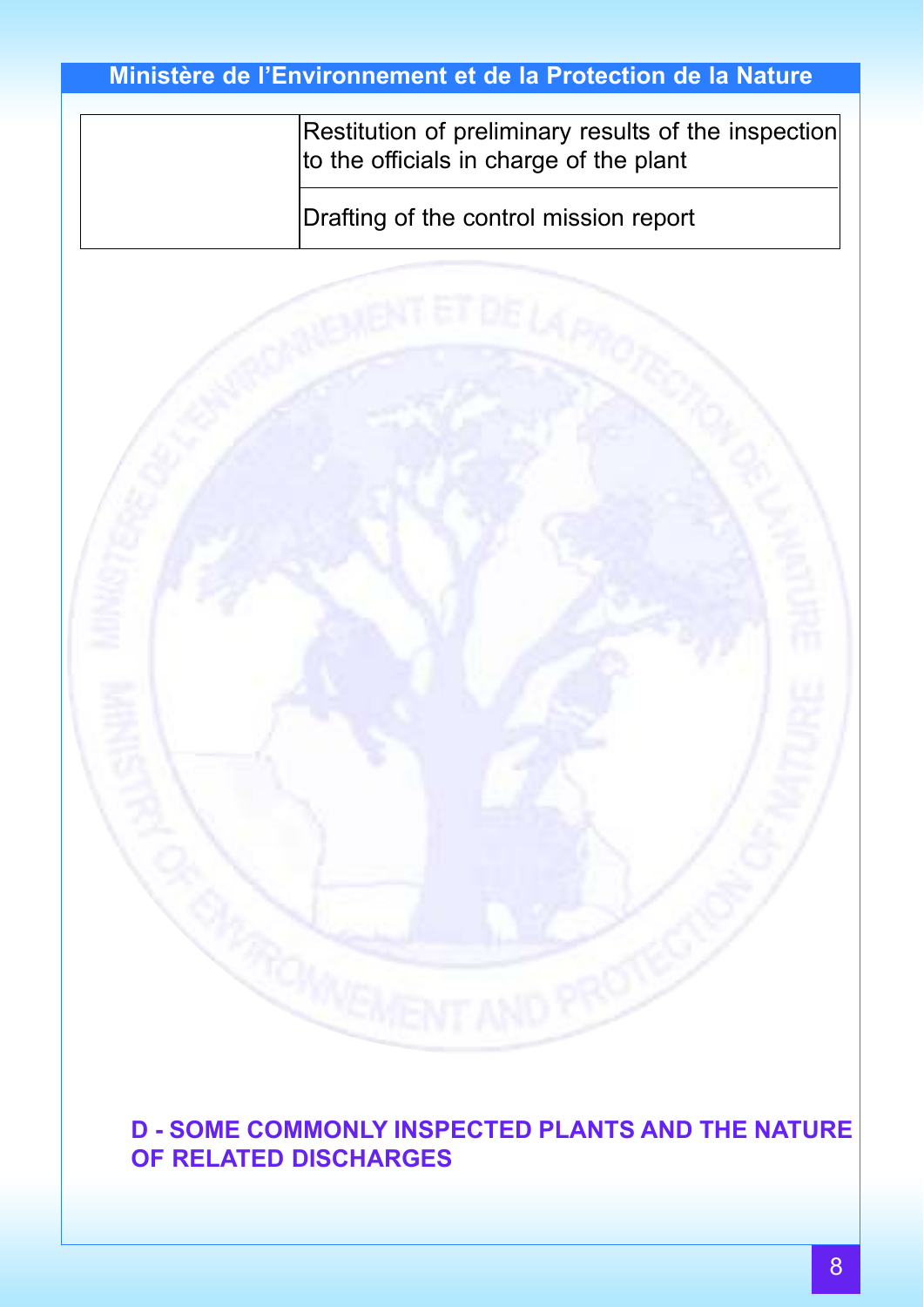| Some parameters of checking |                | Presence of lubricating oils or grease,<br>Lead, Chromium and Zinc  | BOD5, COD, pH, oil and grease,<br>faecal Coliform            | unburnt gas,   total Nitrogen, rise in T°C, bacteria coliform<br>SO2, heavy metals Nuisances (noises and<br>bacteria, VOCs, SM, CO2, CO, NOx and<br>PH, BOD5, COD, SM, Oils and grease,<br>vibrations, odours)                    |
|-----------------------------|----------------|---------------------------------------------------------------------|--------------------------------------------------------------|-----------------------------------------------------------------------------------------------------------------------------------------------------------------------------------------------------------------------------------|
|                             | Gaseous        | VOCs (volati-<br>Hydrocarbon<br>compounds)<br>le organic<br>vapour, | Odours                                                       | water vapour,<br>Suspended<br>emanation,<br>odorous<br>matter,                                                                                                                                                                    |
| Nature of waste             | liquid         | waste water<br>Used oils,                                           | draining/emp-<br>used water<br>Mud from<br>Waste or<br>tying | expired liquid<br>greases, boi-<br><b>Used water</b><br>from manu-<br>water from<br>pesticides,<br>ess, used<br>cleaning,                                                                                                         |
|                             | $\frac{1}{20}$ | Used filters,<br>packaging                                          | packaging<br>Domestic<br>waste                               | wood, scrap,   facturing pro-<br>sing industry cides, molas- washing and<br>bagasse/meg used oils and<br>Food-proces-lexpired pesti-<br>ses, brewer's<br>Packaging<br>ass; solid<br>plastics),<br>or spent<br>(papers,<br>grains, |
| Type of                     | activities     | Service<br>station                                                  | restaurant<br>Hotel and                                      |                                                                                                                                                                                                                                   |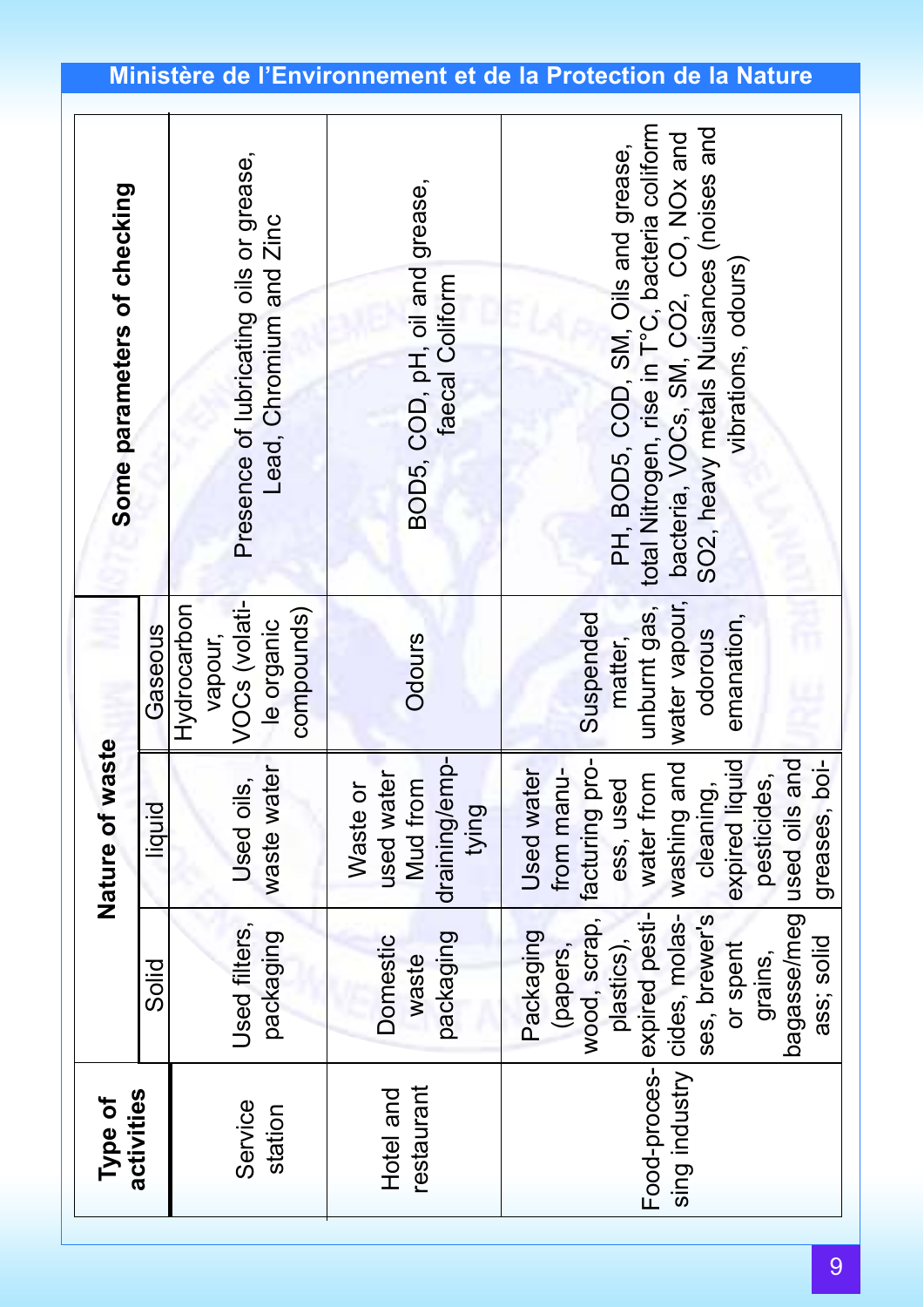|                                                                                               | SM2.5, SM10, heavy Metals noises and<br>vibrations          | SM (SM2.5, SM10), dust,<br>Noise and vibration<br>Heavy metals                                                                                                   |
|-----------------------------------------------------------------------------------------------|-------------------------------------------------------------|------------------------------------------------------------------------------------------------------------------------------------------------------------------|
|                                                                                               | Dusts,                                                      | Dust, unburnt<br>gas residues,                                                                                                                                   |
| ler waters                                                                                    | ses of machi- Used oil and<br>grease,                       | boiler waters<br>Residues of<br>pesticides,<br>spent oils,                                                                                                       |
| other biomas-<br>ses and solid<br>hulls, parch-<br>ments and<br>biomedical<br>waste<br>waste, | Empty packa-<br>nes, biomedi-<br>ging, carcas-<br>cal waste | wood, saw-<br>tyres, worn<br>dust, filters<br>scrap metal<br>packaging,<br>filings, bio-<br>Reject of<br>and worn<br>and irons<br>batteries,<br>medical<br>waste |
|                                                                                               | Quarry                                                      | industry<br>Wood                                                                                                                                                 |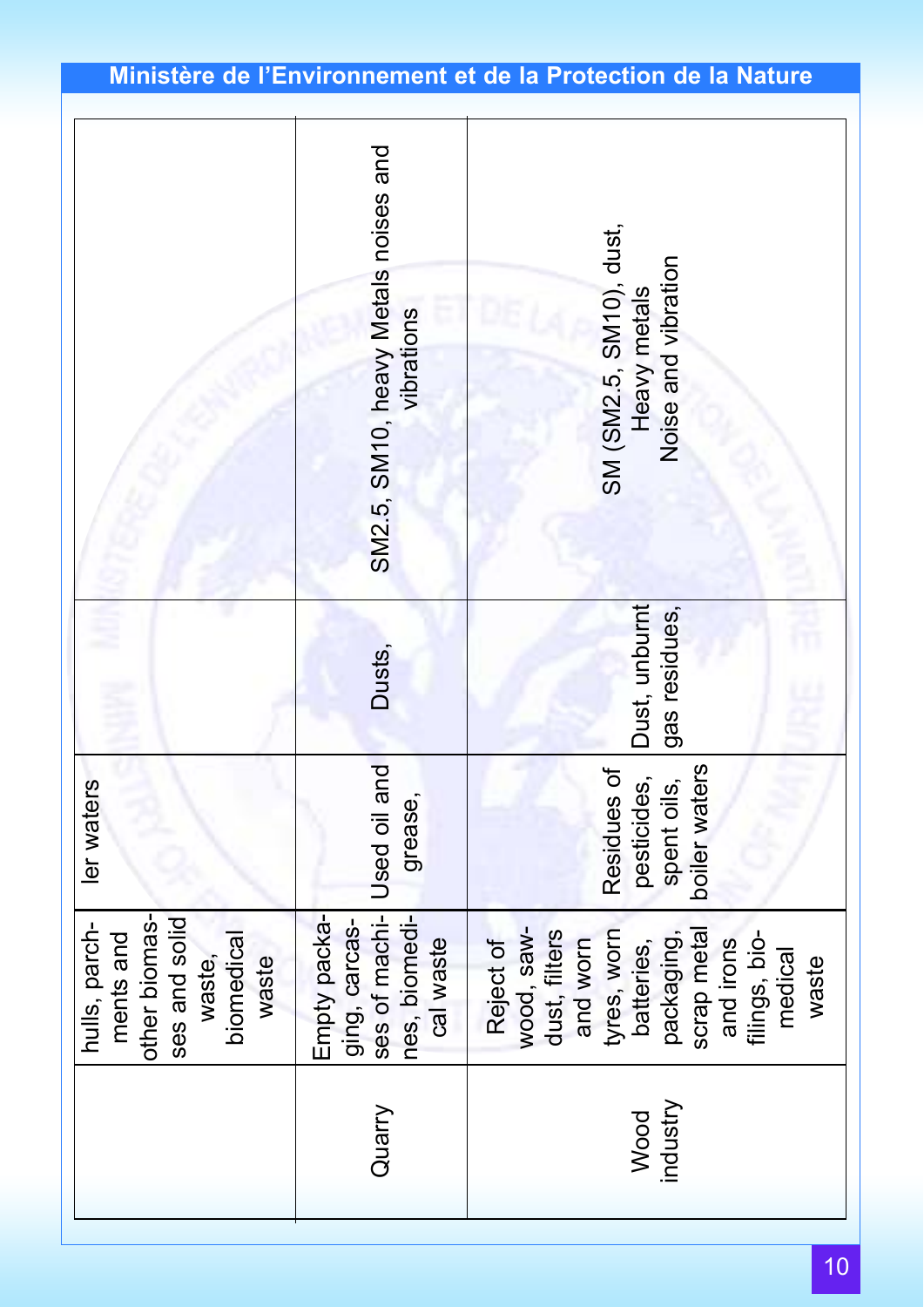| Existence and functioning of incinerator<br>system for purification of used water<br>Management of solid waste | CO2, CO, NOx and SO2, heavy metals,<br>Hydrocarbon dumping or spillage<br>noises and vibration<br>Suspended matter, | Hydrocarbon dumping or spillage<br>Oils and grease<br>Chlorine, VOCs                                           | SM, oil and grease, pH, BOD, COD   |
|----------------------------------------------------------------------------------------------------------------|---------------------------------------------------------------------------------------------------------------------|----------------------------------------------------------------------------------------------------------------|------------------------------------|
| emanations,<br>Odorous                                                                                         | Unburnt gas,                                                                                                        | Dust contai-<br>ning heavy<br>metals                                                                           | smokes,<br>Odours,                 |
| the mortuary,<br><b>Used Water</b><br>effluent of<br>treatment<br>used oils,<br>stations                       | heavy fuel<br>Jsed oils,                                                                                            | hydrocarbons<br>Used oils,<br>grease,                                                                          | Oils, caustic<br>solvents<br>soda, |
| Empty packa-  coming from<br>ging, biome-<br>dical waste,<br>domestic<br>Waste                                 | (drum, etc),<br>Jsed filters,<br>packaging                                                                          | scrap metal,<br>old batteries,<br>Old engines,<br>carbide was-<br>wrecks of<br>tes, worn<br>vehicles,<br>tyres | packaging,<br>Empty                |
| establishment<br>Health care                                                                                   | Thermal<br>station                                                                                                  | automobile<br>Garage                                                                                           | Soap factory                       |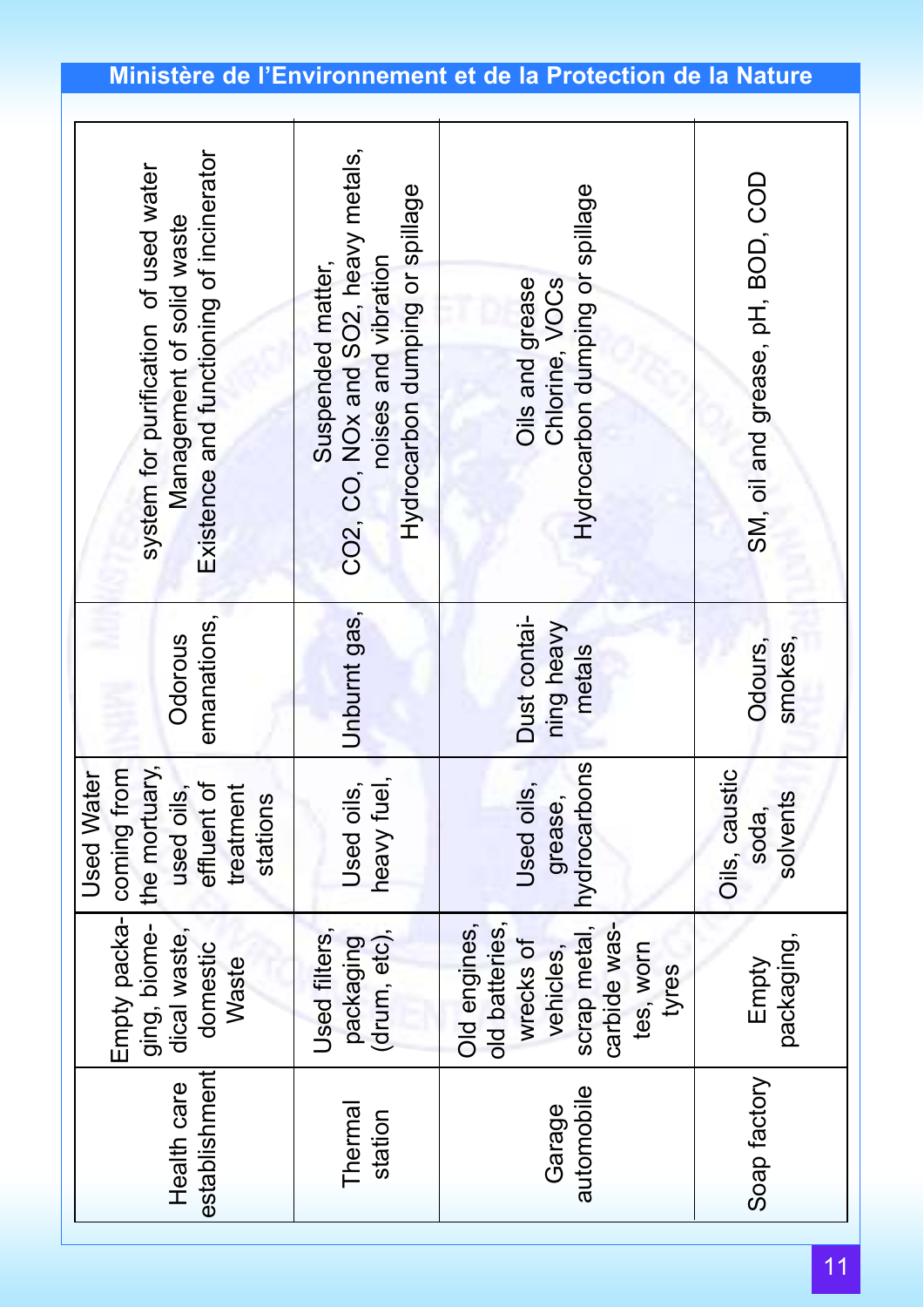| BOD, COD, SM, pH, total coliforms                   | BOD5, COD, PH, phosphates, nitrates,<br>nitrites                                                                                                         | oily sludges, grease, lead, chromium, zinc                       | BOD5, PH, COD, CH4, H2S, heavy<br>metals, SO2 (burning off) |
|-----------------------------------------------------|----------------------------------------------------------------------------------------------------------------------------------------------------------|------------------------------------------------------------------|-------------------------------------------------------------|
| Odours                                              | S02, unburnt<br>gas residues,<br>odours, MES,<br>dust, noises,<br>CO, CO2,<br>smoke                                                                      | Odours                                                           | MES, dusts<br>Odours,                                       |
| blood, used<br>water                                | from oil chan-<br>waters, water<br>Used water<br>ge or sewa-<br>for produc-<br>water from<br>ge, used<br>cleaning,<br>used oils.<br>tion, and<br>cooling | from washing<br>used water<br>Used oils,                         | se, glasses, Ifrom pipes or<br>dirty water<br>Lixiviat,     |
| Horns, hoofs,<br>faeces, frag-<br>ments of<br>bones | Fragment of<br>pips, caustic<br>glass, draffs,<br>and various<br>soda waste,<br>packaging<br>wastes.                                                     | Used filters,<br>packaging<br>Empty                              | Refuse, hou-<br>sehold refu-                                |
| Slaughter-<br>house                                 | Brewery                                                                                                                                                  | Oil change of<br>(apart from<br>vehicles<br>stations)<br>service | Rubbish<br>dump                                             |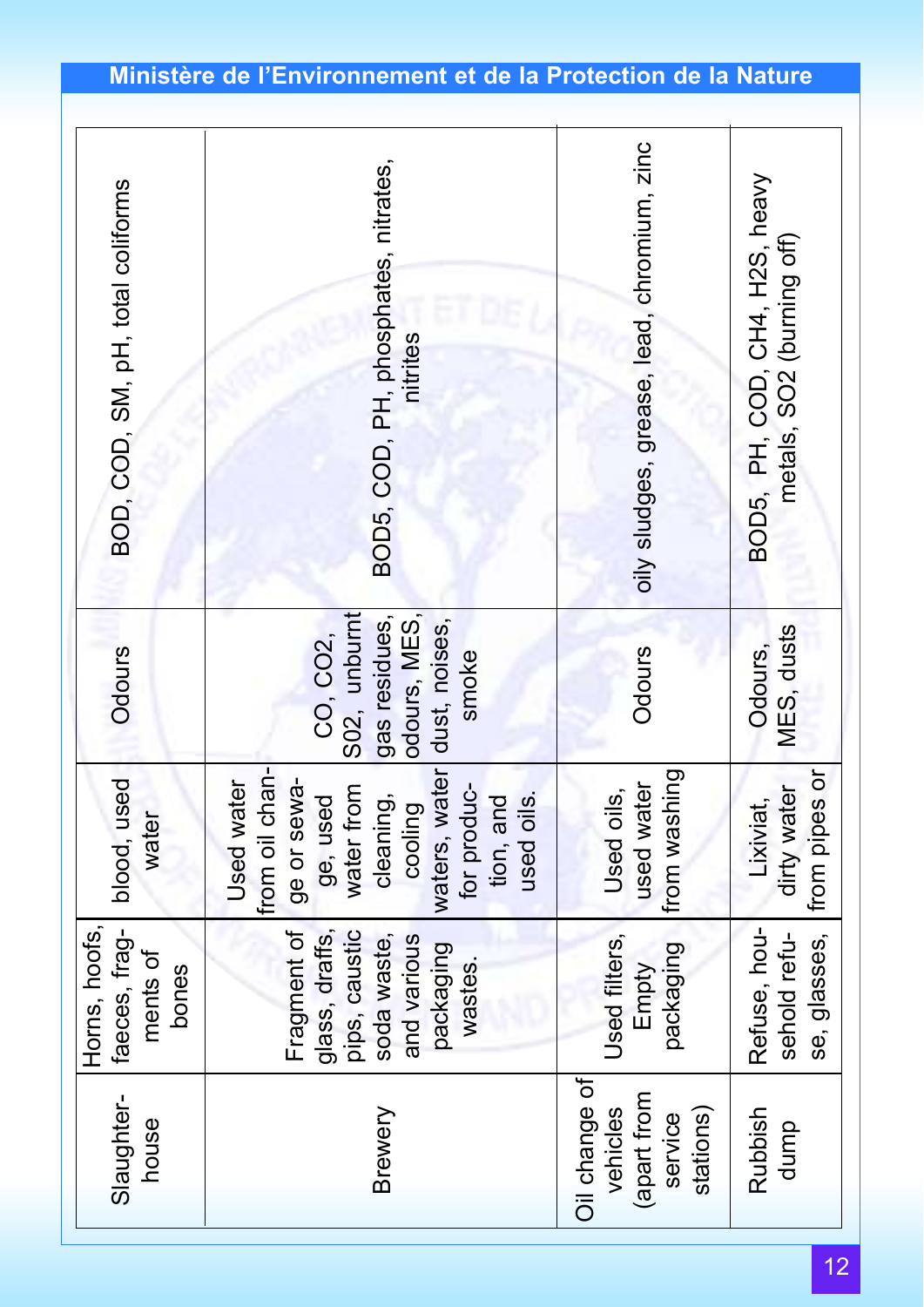|                                                                                                                                       | BOD5, PH, phosphates.                                                                                               |
|---------------------------------------------------------------------------------------------------------------------------------------|---------------------------------------------------------------------------------------------------------------------|
|                                                                                                                                       | Odours CO,<br>CO2, S02,<br>smokes                                                                                   |
| mains                                                                                                                                 | cess, cooling<br>water, waste<br>from manu-<br>used water<br>water from<br>used oils<br>cleaning,                   |
| paperboards,<br>rubber, cans,<br>wood, waste<br>from electro-<br>electric hou-<br>sehold<br>appliances,<br>nics and<br>papers,<br>etc | paperboards, facturing pro-<br>ged products,<br>flour, dama-<br>waste from<br>yeast waste.<br>Used bags,<br>papers, |
|                                                                                                                                       | Bakery-pas-<br>try-making                                                                                           |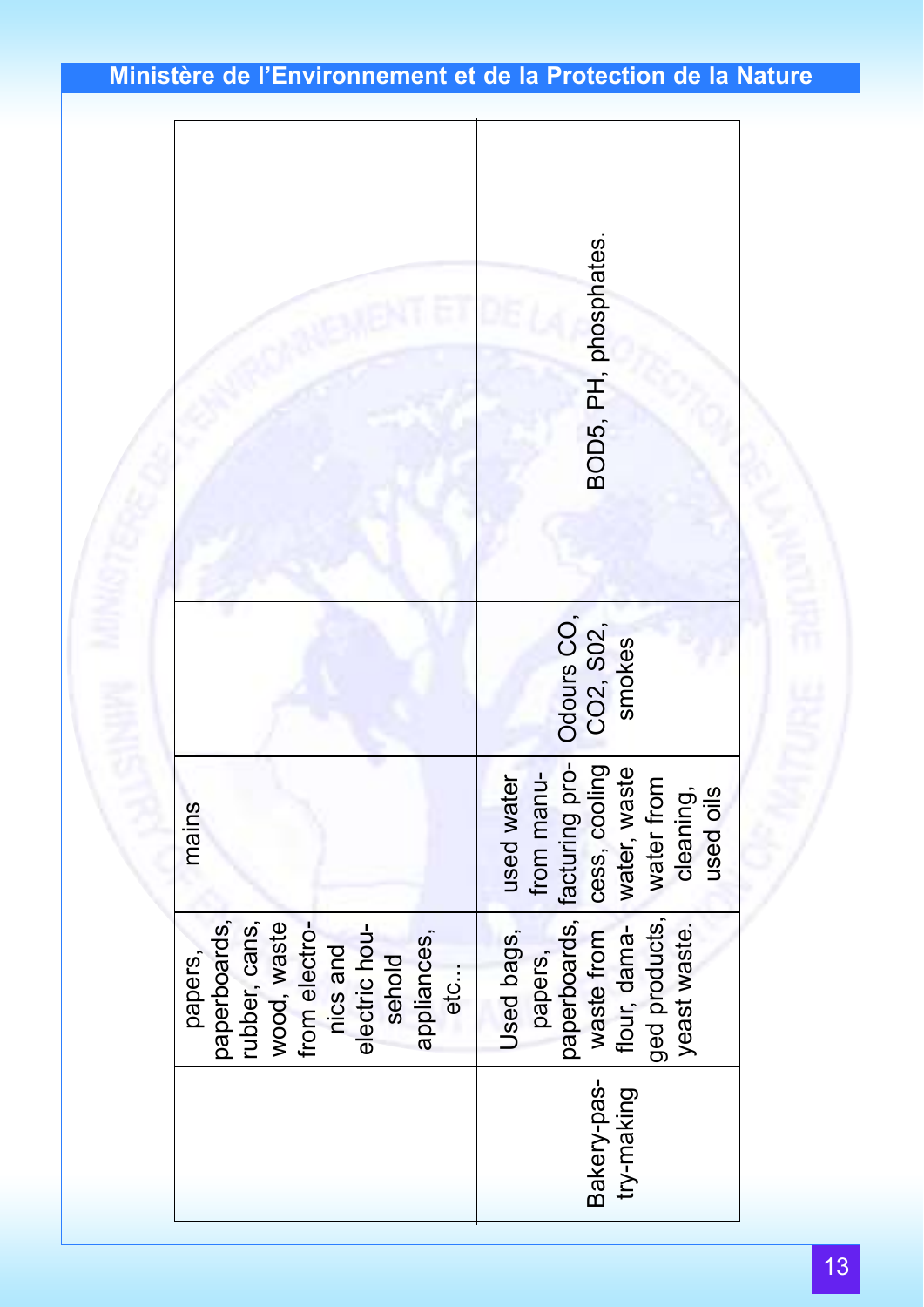### E – PRACTICAL DETAILS FOR CARRYING OUT INSPECTIONS AND CONTROLS

#### 1 - Inspections

Inspections are carried out jointly by:

• Central structures and the regional brigade

# 2 - Controls

It is necessary to distinguish between the two levels of control: significant structures and structures of less importance

- With regard to major structures
- Controls are carried out jointly by the central services and the regional brigade

• As regards structures of lesser importance controls are carried out by the regional brigade with its controllers

# 3 - At the regional level

the delegate can if he/she deems necessary, be part of the control or inspection team with the brigade head and controllers

# **KEY**

BOD5: Biochemical Oxygen Demand over five days

(the higher it is compared to the reference values, the more polluted the environment becomes)

Defines the quantity of oxygen needed by micro-organisms to break up the organic matter of the environment over 5 days

- The allowed reference values are:
- Lower than 100 mg/l if the daily flow does not exceed 30 kg
- Lower than 30mg/l beyond that

COD: Chemical Oxygen Demand

It is the quantity of oxygen required for chemical reactions leading to the decomposition of the elements of the environment

The allowed reference values are:

- Lower than 200 mg/l if daily flow does not exceed 100 kg
- Lower than 100mg/l beyond that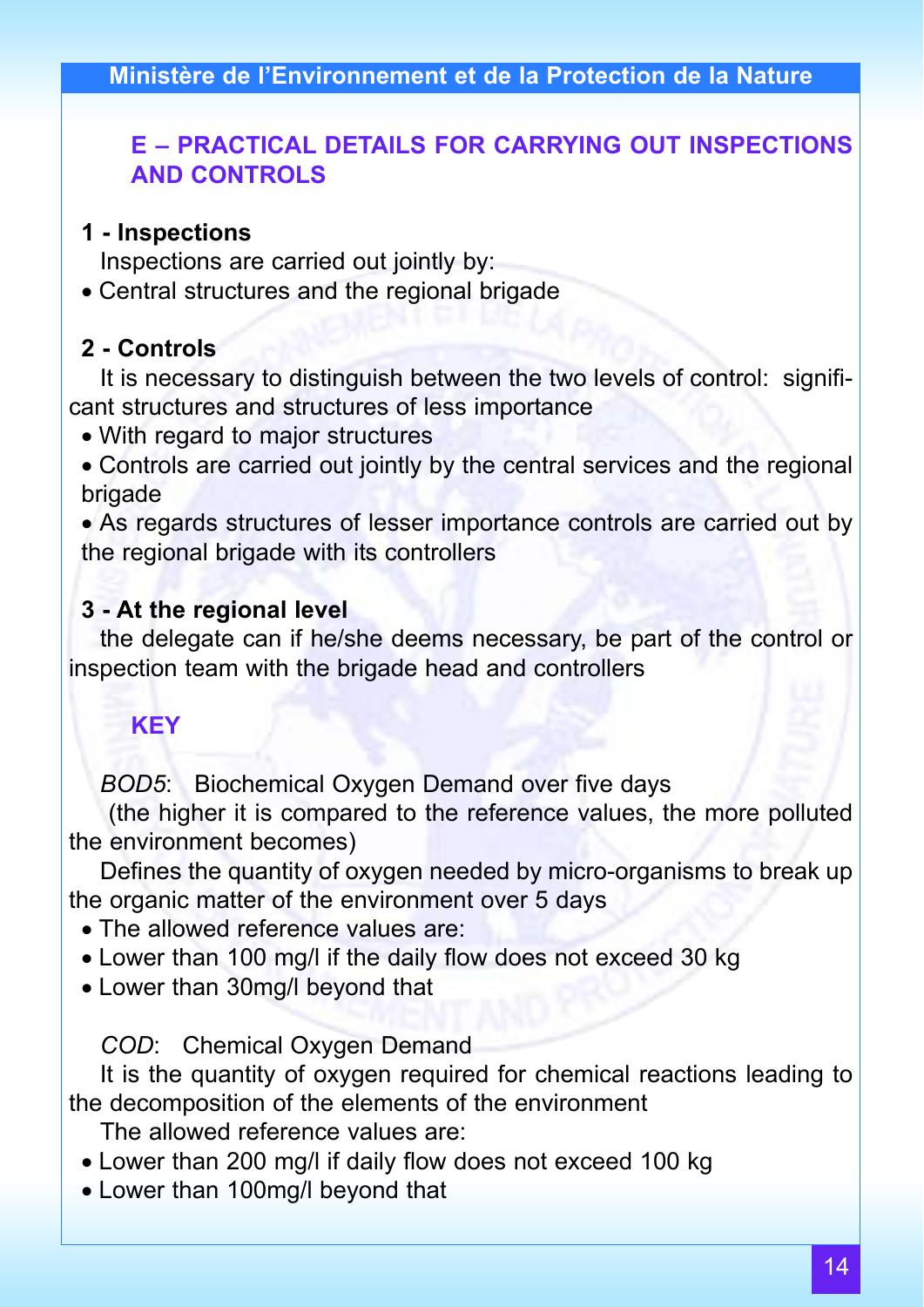PH: Hydrogen potential of an environment, it varies from 0 to 14. • For the values of pH between 0-7, the environment is an acid environment, for values ranging between 7-8, the environment is neutral

• For values between 7-8, the environment is basic The allowed values of pH must be between 6 and 9

SM: Suspended matter

The limiting purity value must be lower than 50 ml

- CO: Carbon monoxide
- CO2: Carbon dioxide (Carbon dioxide)
- CH4: Methane
- H2S: Hydrogen sulphite
- SO2: Sulphur dioxide (dioxide of sulphur)
- NOX Nitrogen Oxides
- VOCS: Volatile organic compounds
- PM: Particulate matter